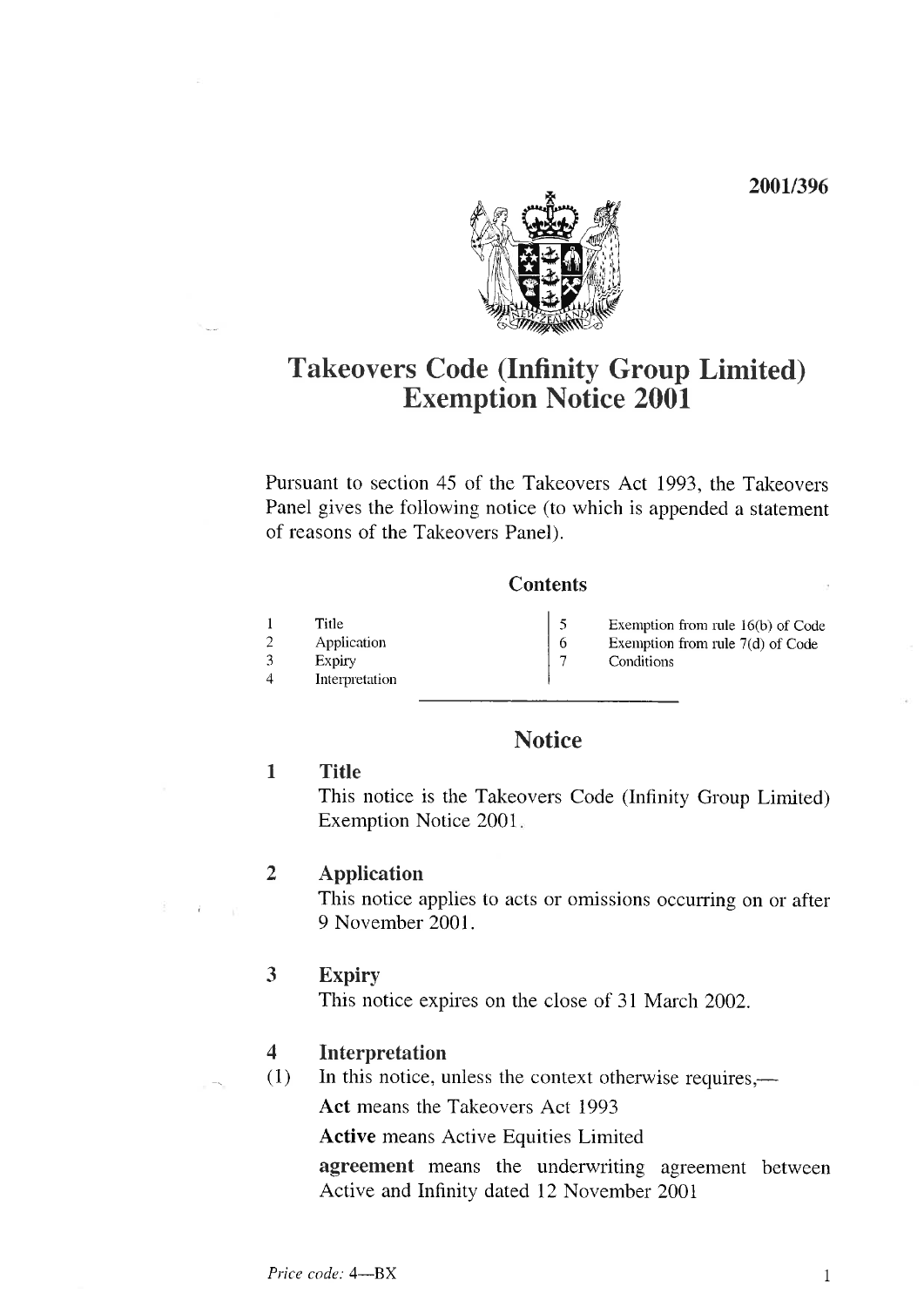Code means the Takeovers Code approved by the Takeovers Code Approval Order 2000 (SR 2000/210)

Infinity means Infinity Group Limited

meeting means the meeting of Infinity's shareholders held in December 2001 to consider whether or not to approve, for the purposes of rule  $7(d)$  of the Code, the allotment of the securities to Active under the agreement

notice of meeting means the notice of the meeting that has been sent to Infinity's shareholders

offer means the pro-rata offer of up to 23.03 million securities to Infinity's shareholders

securities means the new ordinary shares in Infinity that are being offered under the offer.

(2) Any term or expression that is defined in the Act or the Code and used, but not defined, in this notice has the same meaning as in the Act or the Code.

#### 5 Exemption from rule 16(b) of Code

Infinity is exempted from rule 16(b) of the Code in respect of the notice of meeting.

#### 6 Exemption from rule 7(d) of Code

Active is exempted from rule 7(d) of the Code in respect of any increase in its percentage of the voting rights in Infinity that arises from the allotment of securities under the offer and the agreement to the extent that that provision requires the notice of meeting to be in accordance with mle 16(b) of the Code.

#### $\overline{7}$ **Conditions**

The exemptions in clauses 5 and 6 are subject to the conditions that the notice of meeting contains particulars of the securities that may be allotted to Active under the offer and the agreement, including—

- (a) the maximum number of securities that could be allotted to Active under the offer and the agreement; and
- (b) the percentage of the aggregate of all existing securities and all securities that could be allotted under the offer that that maximum number represents; and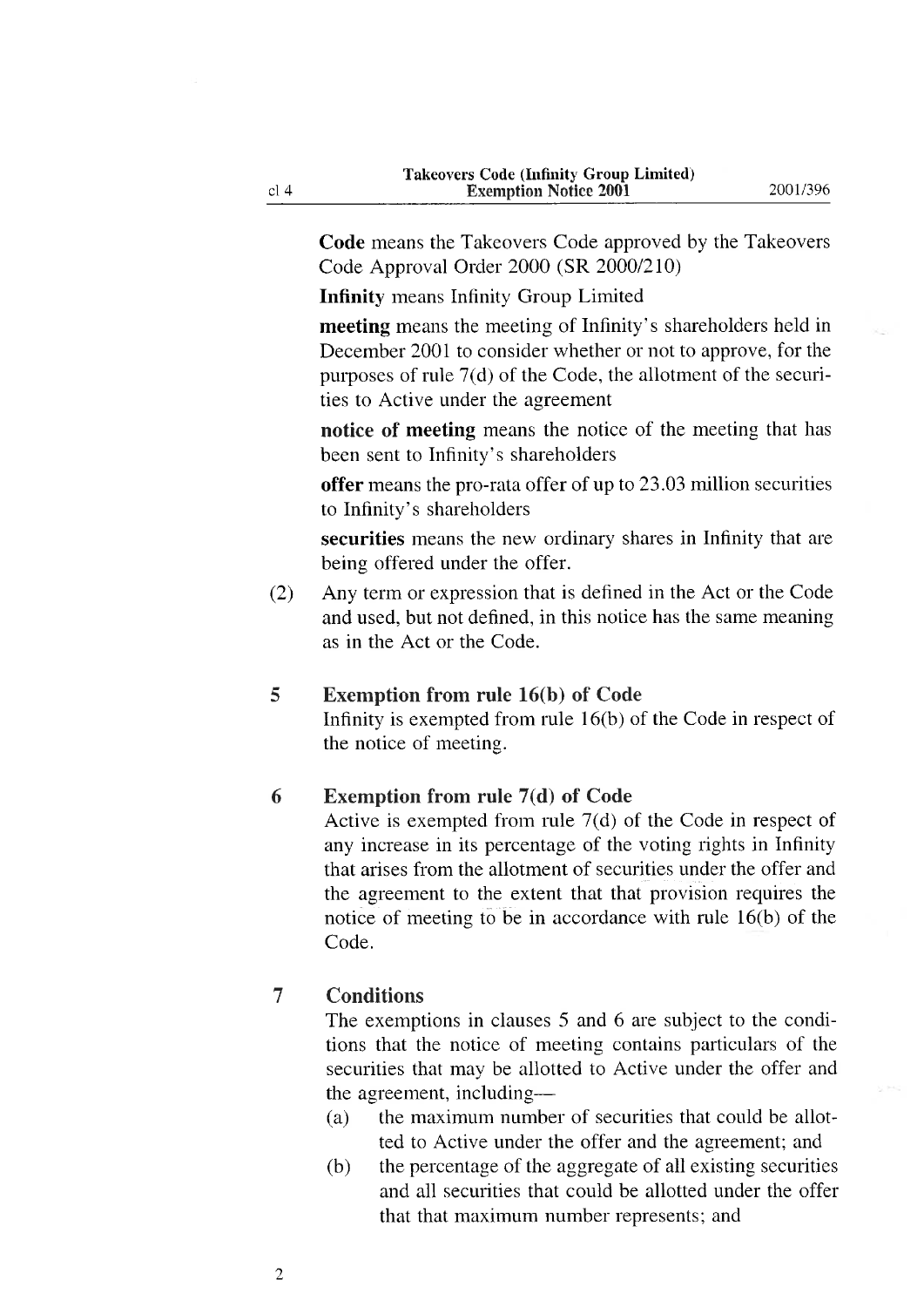| <b>Takeovers Code (Infinity Group Limited)</b> | Statement  |
|------------------------------------------------|------------|
| <b>Exemption Notice 2001</b>                   | of reasons |
|                                                |            |

(c) the maximum percentage of all voting securities that could be held or controlled by Active after completion of the allotment of that maximum number of securities that could be allotted to Active.

Dated at Wellington this llth day of December 2001.

The Common Seal of the Takeovers Panel was affixed in the presence of'

[L.S.] John King, Chairperson.

#### Statement of reasons of Takeovers Panel

This notice applies to acts or omissions occurring on or after 9 November 2001 and expires on the close of 31 March 2002.

The Takeovers Panel has granted exemptions to-

- . Infinity Group Linuted (Infinity) in respect of mle 16(b) of the Code; and
- Active Equities Limited (Active) in respect of rule  $7(d)$  of the Code.

Infinity proposes to make a renounceable pro-rata offer of approximately 23 million ordinary shares to its existing shareholders. It is proposed that the offer of shares (other than 12 381 338 shares to which certain shareholders are entitled) will be underwritten by Active, which currently holds approximately  $35\%$  of the voting rights in Infinity. It is likely, therefore, that the percentage of Infinity voting rights held by Active will increase as a result of it underwriting the offer. If Active is required to take up the maximum number of shares that it may be required to subscribe for under the underwriting agreement (being 10 644 852 shares), the percentage of voting rights held by Active will increase to 50.35%.

Infinity intends to obtain shareholder approval of the allotment of shares to Active in accordance with the Code.